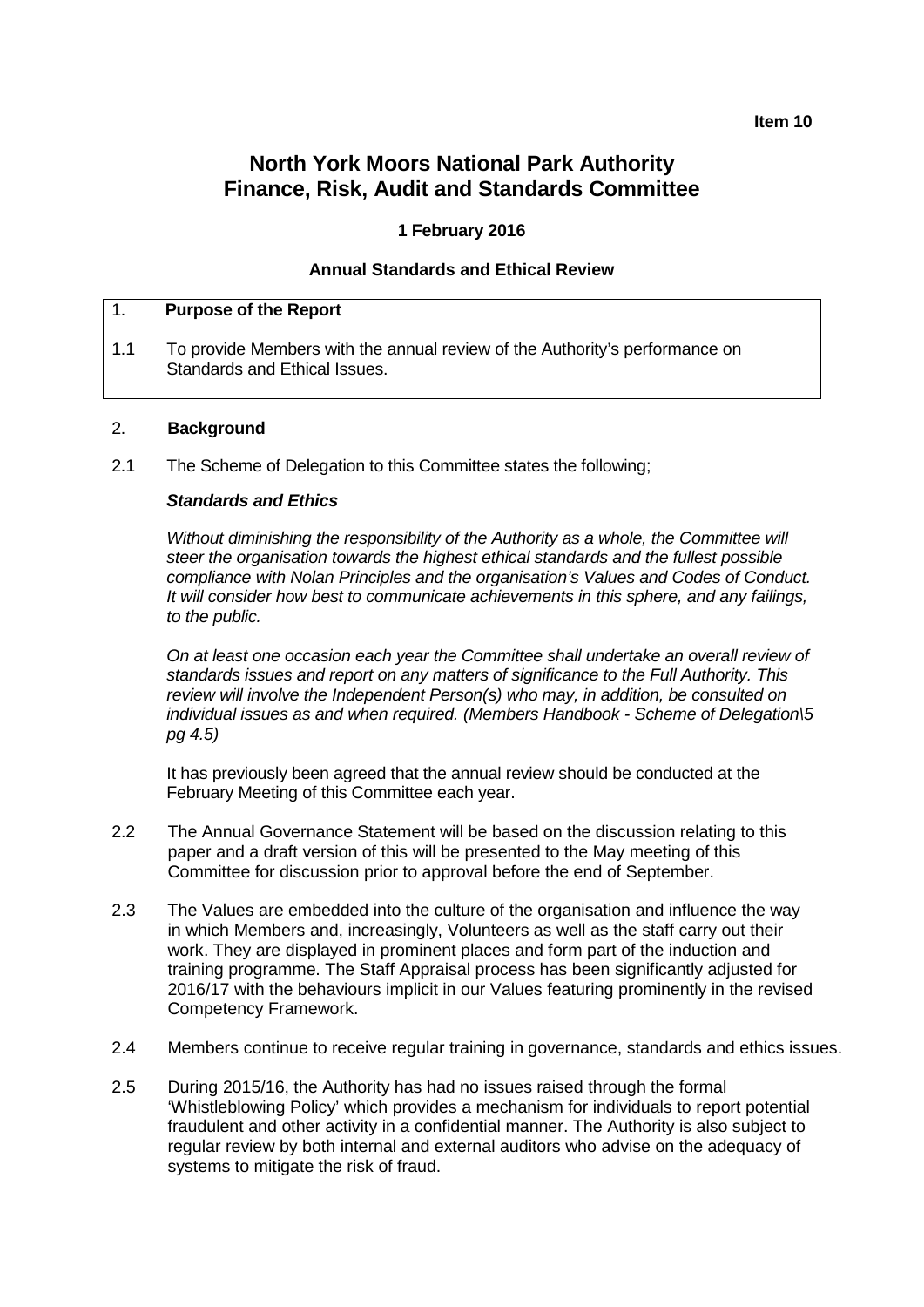- 2.6 Members will be aware that the Authority has an excellent record in achieving, maintaining and improving performance against the assessment criteria for both Charter Mark (over a fourteen year period) and Customer Service Excellence over the last five years, for the whole organisation. This serves as an external validation of the Authority's approach to customer service and the 2015 assessment resulted in more aspects of the service provided being regarded as 'best practice'.
- 2.7 Sections 3 to 7 below detail statistics which demonstrate that the Authority is operating in a way that is consistent with its Codes of Conduct and Ethical Framework.

# 3. **Complaints and Compliments**

- 3.1 Officers report quarterly on Complaints and Compliments which have been received during the year and report on complaints to the Local Government Ombudsman. The graph below details the Complaints registered between 2004/05 and 2014/15 and the Ombudsman Complaints. The volume of complaints is relatively low and during this period the Ombudsman has only found against the Authority's position on one occasion and that was agreed as a Local Settlement.
- 3.2 The total number of compliments received over the same period is nearly 1,400. While there have been changes in the criteria for recording correspondence as a compliment which makes year on year comparisons difficult, the continued volume of compliments should be seen as highly encouraging.
- 3.3 The year to date performance for 2015/16 is included in more detail at Item 15 on this agenda and full year data will be reported to the May meeting of this committee.
- 3.4 Officers are currently dealing with a specific planning complaint relating to incorrect verbal advice given in relation to a planning permission query for solar panels on the roof of a building within a conservation area. In cases where members of the public insist on receiving an immediate verbal opinion, rather than pay for a definitive written response through the payable pre-application service, such an opinion is always qualified by the officer stating that it is generic advice and is not binding. The written pre-application advice service involves site specific advice with the benefit of research on any planning history and, as such, is always the recommended approach. In this case, remedial action is required to remove the unauthorised work and the owner is willing to do this voluntarily, though has asked for the Authority to cover the cost involved. It is suggested that the Authority contributes half of the cost of this work, in the context that payable advice should have been sought and would have resulted in a different view being given. This amount £852, just exceeds the delegated limit of the Chief Executive and therefore authorisation from Members is requested.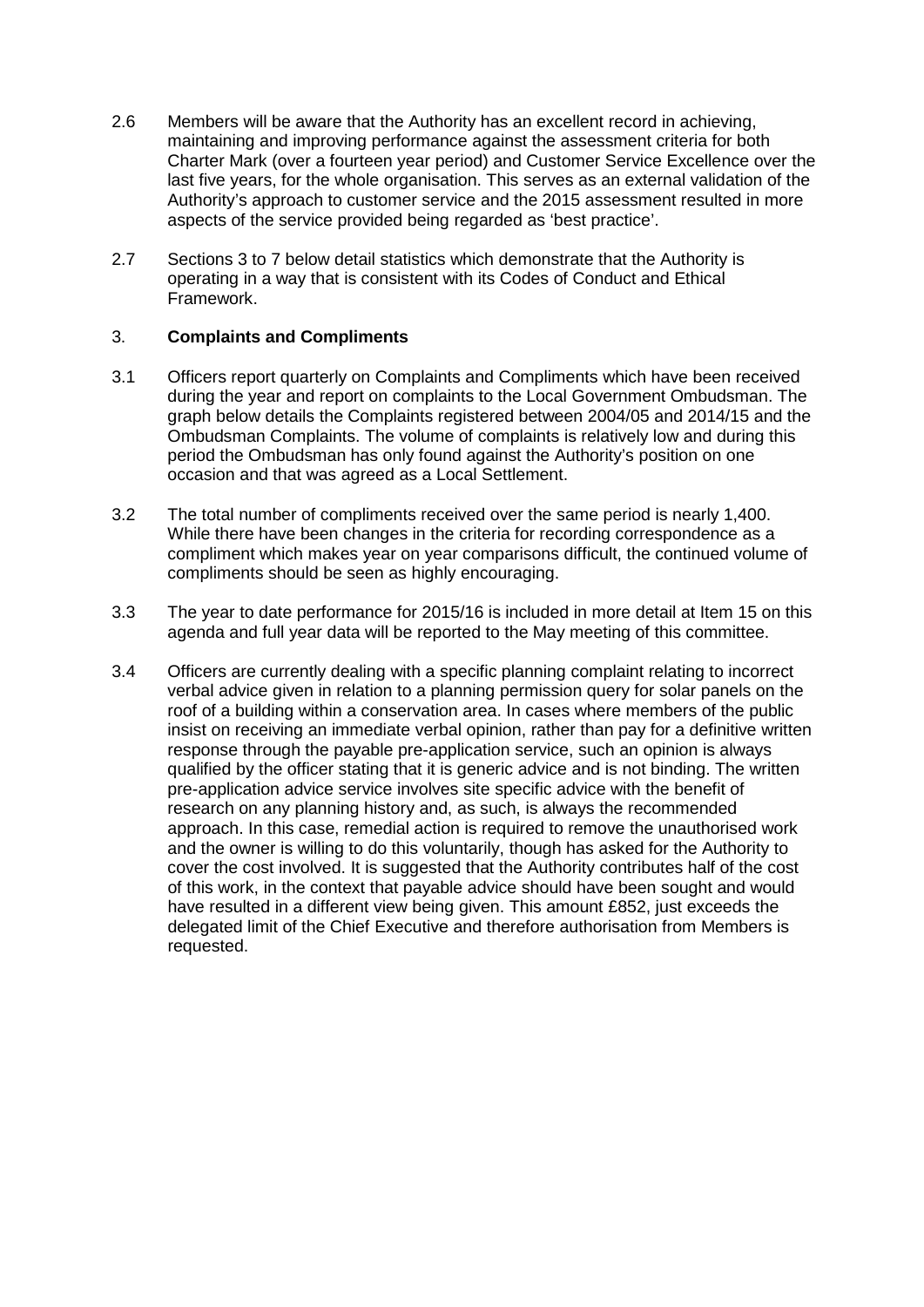

## 4. **Member Complaints**

- 4.1 The Authority has adopted a Member Code of Conduct which was updated in June 2012 in accordance with the new Standards regime arrangements. It substantially exceeds the minimum requirements of the new legislation. The Monitoring Officer and Independent Person reviewed the Code of Conduct in the light of the outcome of the Member Complaints received in 2013. A number of clarifications were proposed which were approved by the Authority in September 2014.
- 4.2 There were no complaints regarding Members in 2015.

# 5. **York Potash Planning Application**

- 5.1 As Members will be fully aware, a considerable amount of the Authority's resources has been spent in properly considering the York Potash planning application. There has been a low level of adverse comment on the decision and very little criticism of the process or the actions of Members and officers. The number of positive comments made about the way in which the Authority handled the planning meeting considerably outnumbered the small number of negative comments.
- 5.2 The interested parties who opposed the planning application decided not to seek a judicial review of the decision to approve the planning application – the grounds under which this could have been considered would have been a flawed decision making process.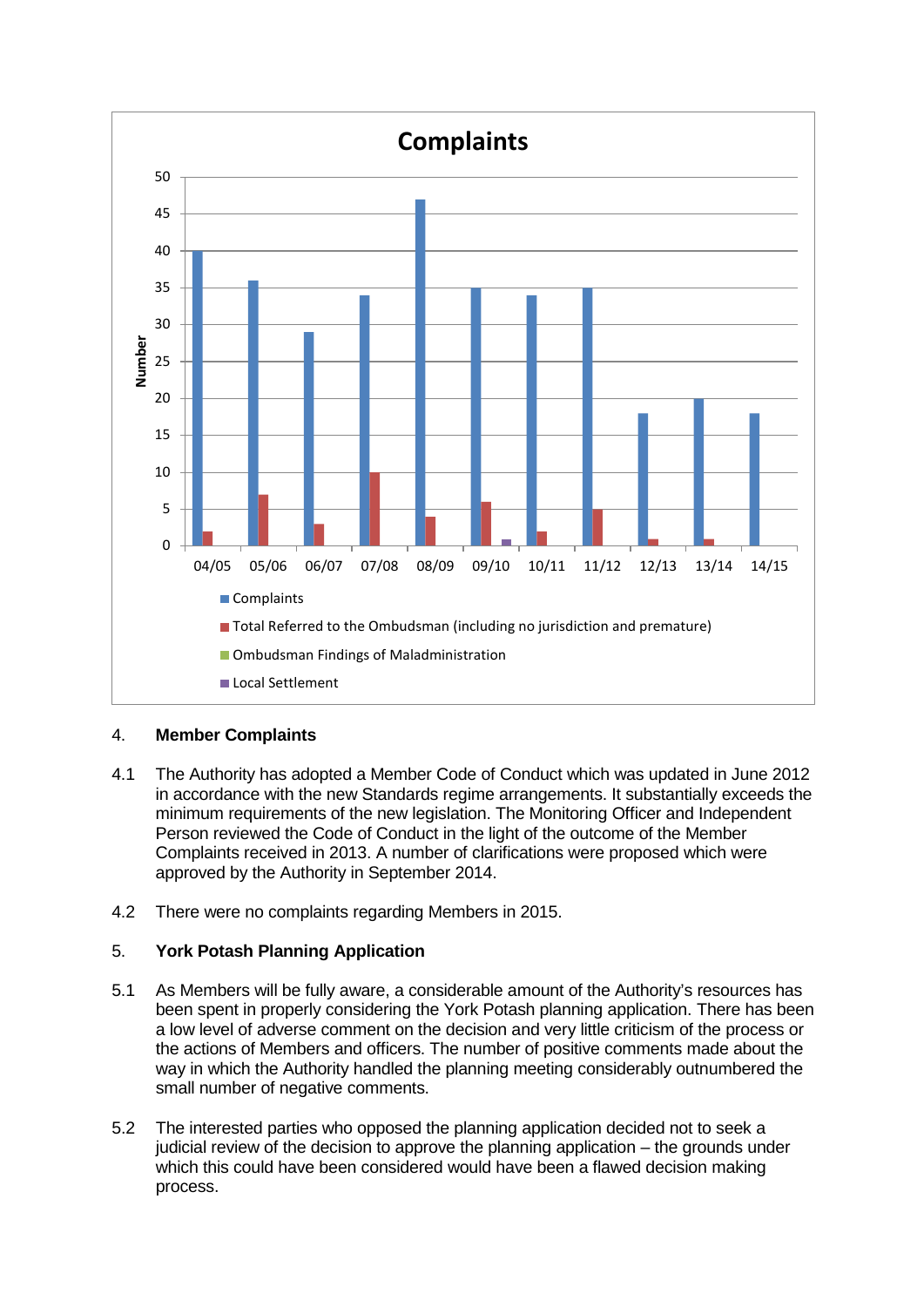5.3 The Authority put additional independent legal support in place for Members to ensure that high quality advice was available for them, in particular, on the issue of correctly identifying and declaring relevant interests. This advice was followed and contributed to the professional way in which the planning application, and all of the potentially difficult matters relating to it, were handled.

## 6. **Staff Health, Safety and Well Being**

- 6.1 The number of working days lost to sickness is usually considered to be an indicator of the working environment within an organisation and the chart below details the Authority's sickness absence performance indicator since 2004/05. These results continue to compare favourably with other organisations.
- 6.2 The Authority has a long term target of 4 days absence (1.5%) per full time equivalent. The actual figure achieved in 2014/15 was 4.4 days (1.7%) which represented an increase from the previous year's figure. Taking long term absence out of the 2014/15 figures reveals an underlying absence rate of less than 1.0% for the year which is unchanged from the previous year. An analysis of the causes of sickness absence shows no discernible pattern of illness that suggests a work related cause affecting a number of people.
- 6.3 The most recent data available from the Chartered Institute for Personnel and Development (October 2015) reported that average sickness absence in the public sector across the UK is 8.7 days per person (3.3%), while the corresponding figure in the private sector is currently 5.9 days per person (2.3%). These figures showed a slight increase from the previous year, but were still lower than 2013.



- 6.4 Members will be aware that a significant contributing factor to the 2014/15 absence figures was the injury to a member of staff resulting from an accident while using a quad-bike. Another more recent injury to a member of staff who fell a short distance off step ladders has resulted in a 2 month absence. These incidents do not represent the Authority's typical health and safety performance and have caused Officers to question whether the approach that is currently in place to encourage staff to take initiative and make decisions for themselves is having some adverse impact. On balance, Officers are satisfied that this is not the case, but are ensuring that staff are made fully aware that safe working practices should never be compromised in pursuit of achieving things more quickly.
- 6.5 Internal Audit conducted a review of the way in which the Authority is managing Health and Safety. This included meeting Volunteers and staff on site as well as talking to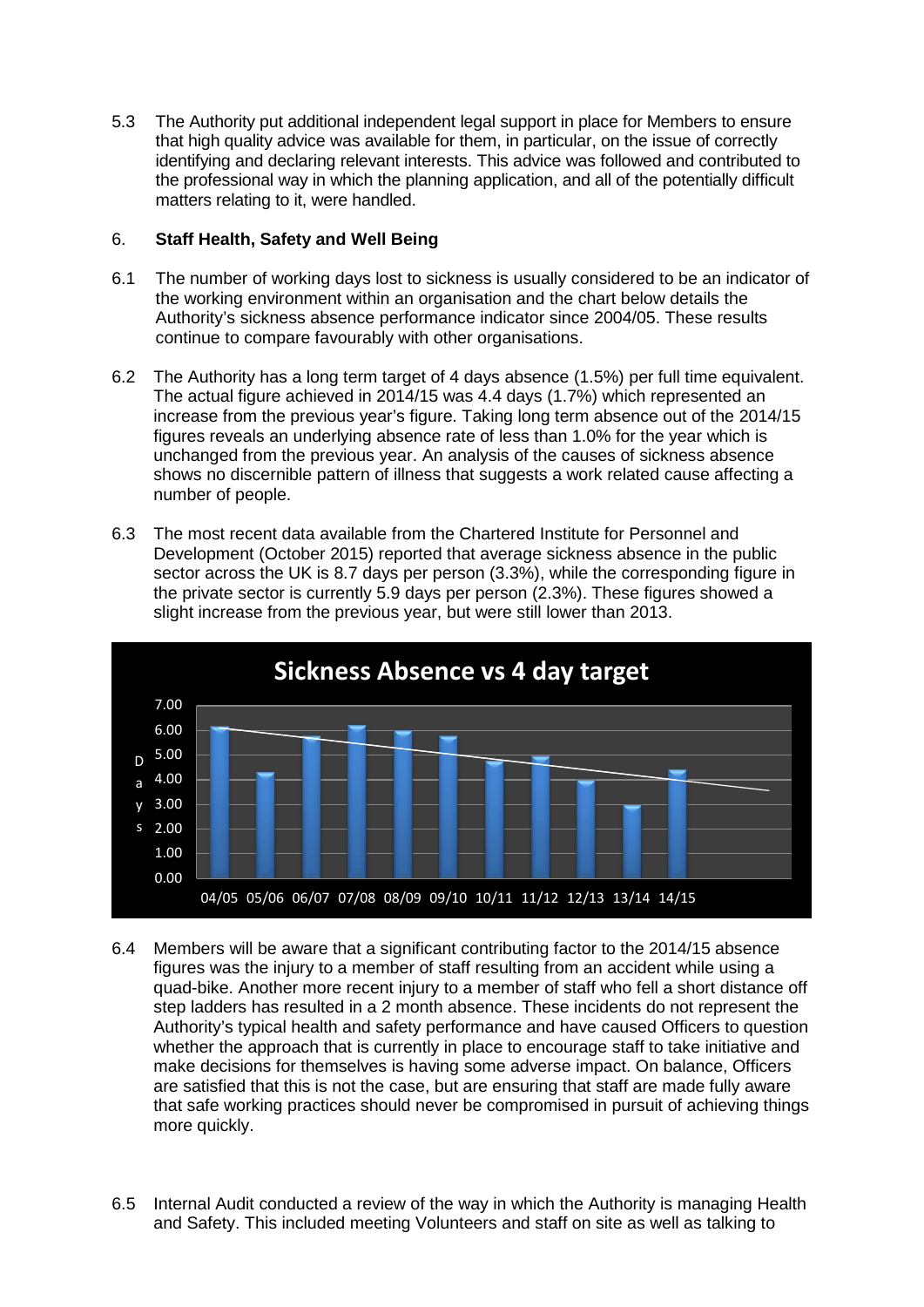managers. While there were a number of minor areas for improvement, the overall audit rating was one of substantial assurance.

# 7. **Planning Performance**

7.1 The Authority monitors the number of planning appeal decisions allowed against the Authority's decision to refuse planning applications as this is an indicator of the quality and consistency of its decision making. Members are regularly updated on this indicator and the chart below summarises the results from the baseline year of 2004/05. The national average varies over the years but is normally about 35% which reflects the national average figure for appeal decisions.



- 7.2 The Authority did not meet its annual planning appeal target in 2014/15, losing 6 out of the 14 appeal decisions made during the year. However, as there are generally a low number of appeal cases, small numerical changes can result in disproportionate statistical outcomes. In this case two of the upheld appeals were related to subjective design matters on small scale household developments where Members' views were not shared by the Inspectors. These apart, the target would have been achieved.
- 7.3 In terms of progress during 2015/16, there has been a marked improvement in this area and, after three quarters, the running appeals record stands well above the target at 31% allowed which, if continued by the year end would represent the second best year since the publication of the NPPF in 2012.
- 7.4 The Planning Customer Satisfaction survey due for 2015 was not undertaken as resources were diverted into dealing with the York Potash planning application. This piece of work will be completed in 2016.

## 8. **Media Coverage**

8.1 The Authority monitors the press coverage received and analyses whether the coverage is positive, negative or unbiased. Between 2010/11 and 2013/14 the percentage of positive coverage decreased from 66% to 53%. This improved significantly, however, to 63% in 2014/15 while negative coverage decreased to 1%. This represents a significant achievement given the high profile planning cases that the Authority was dealing with and the impact of budget cuts in the same period. While the full year figures for 2015/16 are not yet available, officers are aware that,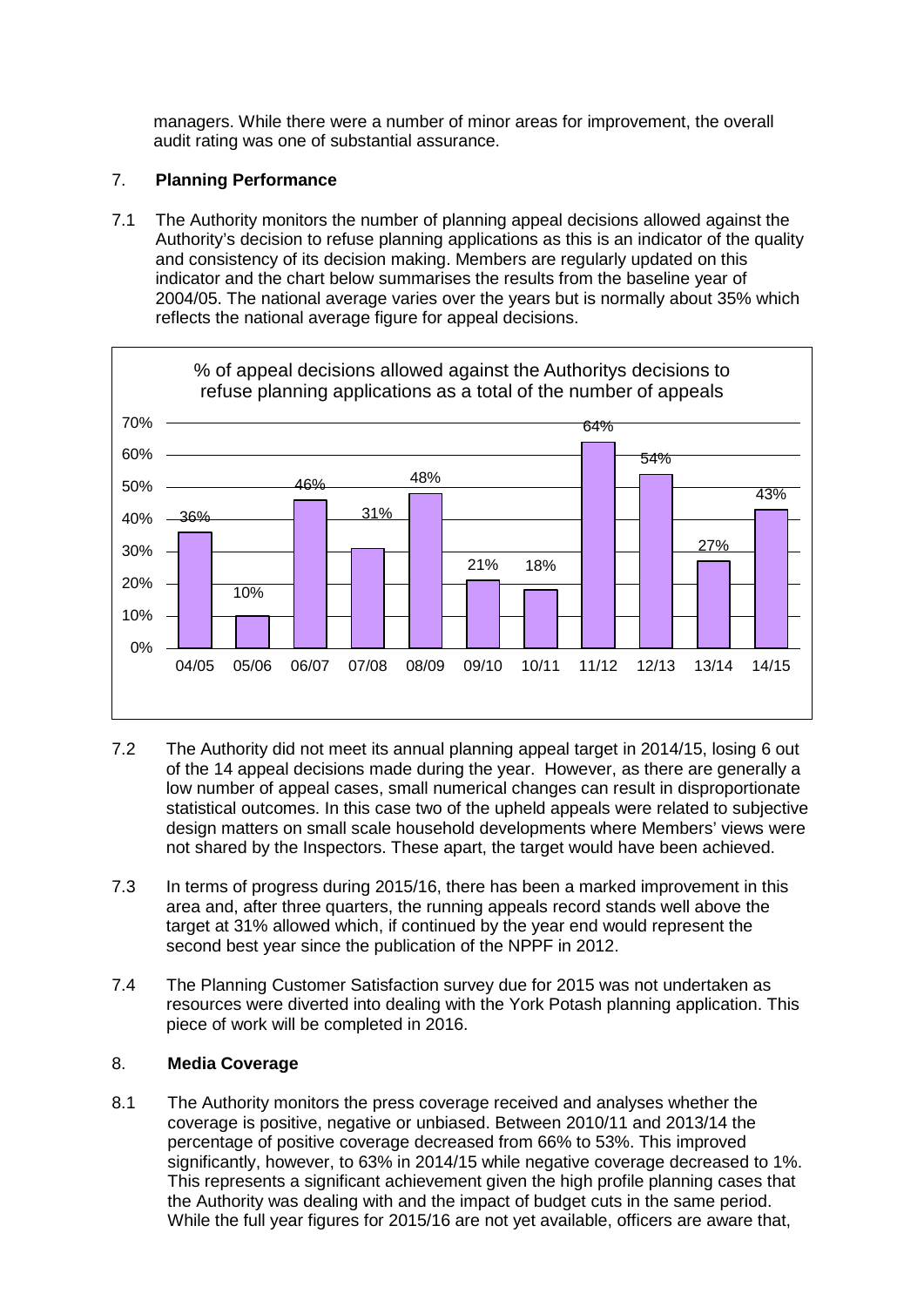whatever the overall balance, the Authority has achieved some strikingly good national publicity.

## 9. **Staff Code of Conduct and Ethical Framework**

9.1 Both of these documents have been reviewed, amendments proposed and subsequently approved by Members at the March 2015 meeting of the National Park Authority.

# 10. **Volunteer Strategy**

10.1 Members approved a new Volunteers Strategy in early 2015 and a considerable amount of work has been undertaken to implement this. One of the outcomes has been closer engagement with volunteers, including a number of them attending staff meetings. This involvement has proved to be very useful as volunteers are effectively 'semi-independent' and they have been able to stimulate good debate with their comments and questions.

# 11. **Annual Governance Review**

11.1 The Authority formally approves an Annual Governance Statement for publication alongside the Statement of Accounts. This includes a summary of the work undertaken in the financial year ended the 31 March and it also indicates areas to be addressed in the forthcoming year to further enhance the governance arrangements. Below is an extract from the current statement.

The review of effectiveness has identified the following areas to be addressed in 2015/16:

- Customer Service Excellence will be maintained;
- Minor essential work and changes on the review of the Standing Orders, Scheme of Delegation and Financial Regulations will be undertaken following the delay of this work due to reduced capacity;
- Work will commence on the Business Plan 2016-2019 including the Medium Term Financial Strategy as long as central government funding is relatively clear;
- Produce a revised Strategic Risk Register based on the new Business Plan priorities and emerging risks;
- Work flowing from the volunteer strategy will include the 'one workforce' concept whereby volunteers and staff share the same values and behaviours; this will develop through much closer integration;
- The review of the appraisal scheme will seek to ensure a balanced approach to performance assessment combining work output with standards of behaviour as outlined in the Values;
- Further activity will be undertaken to embed Volunteers into the Governance Arrangements of the Authority; and
- Subject to approval by the Charity Commission work will be undertaken on the Governance arrangements in relation to the establishment of the North York Moors National Park Trust.
- 11.2 During the first half of the year, progress on several these actions to date has been delayed due to the need to concentrate managerial resources on managing the effects of reducing expenditure, organisational restructuring and the York Potash planning application.
- 11.3 Work on reviewing the Financial Regulations will need to be assessed in light of decisions, yet to be made, on the way in which the Authority delivers its financial services and the speed with which any changes to the current arrangements are likely to be introduced.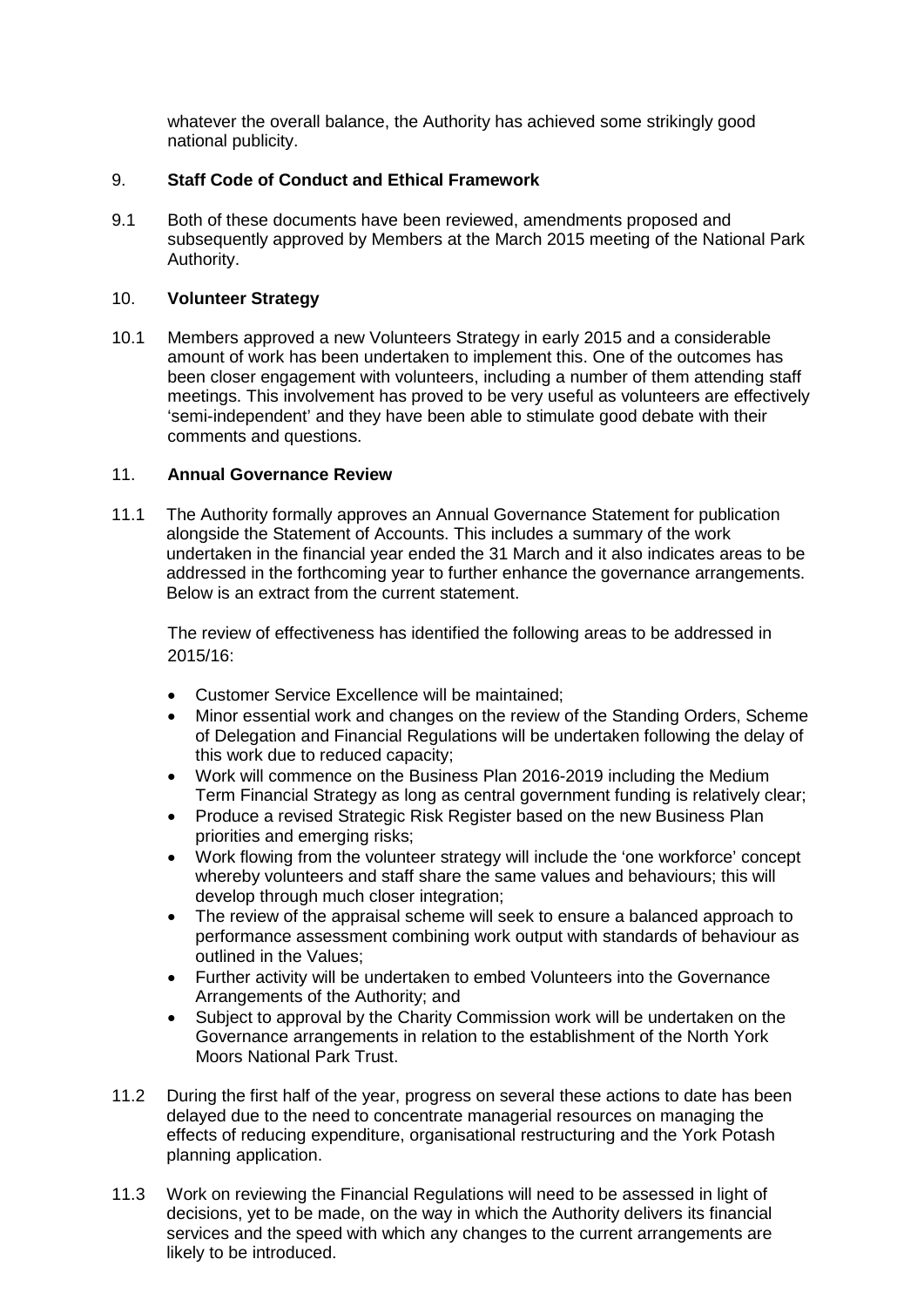- 11.4 At the time of writing this report, no formal communication has been received from DEFRA regarding confirmation of future National Park Grant levels. If the NPG remains protected as outlined in the Autumn statement, the production of a new Business Plan will be a priority for the early part of 2016.
- 11.5 Members agreed at the December NPA meeting to extend the Legal Services contract with Scarborough Borough Council for a further 2 years. This will facilitate a consistency of approach to the high quality advice given by the Scarborough legal team on Governance matters.
- 11.6 Progress on the separate topics of reviewing the appraisal scheme and maintaining Customer Service Excellence are mentioned in paragraphs 2.3 and 2.6.
- 11.7 Progress will be made during 2016/17 on the establishment of the North York Moors National park Trust.
- 11.8 In terms of the actions for 2016/17 to be included in the Annual Governance Statement, Officers suggest the following areas for further development;
	- Ensuring that Members have the information and opportunity to make good, clear decisions on their priorities for the Business Plan and the type and level of public input needed for this, including in relation to PIs.
	- Improving communications and avoiding duplication in the publication of various vehicles for sharing information with Members, volunteers and staff.
	- A fourth survey of residents' satisfaction with the work of the Authority will be undertaken allowing comparative data to be collected including an assessment of satisfaction and fairness in decision making.
	- Work flowing from the volunteer strategy will continue to be a priority as volunteers become involved in more parts of the Authority.
	- The review of the appraisal scheme will seek to ensure a balanced approach to performance assessment combining work output with standards of behaviour as outlined in the Values.
	- Agreement on whether the more fundamental reviews of the Scheme of Delegation, Standing Orders and financial Regulations can be postponed further.
	- Ensuring suitable public input to the new Local Plan and review of the Management Plan.

Members may wish to suggest other work which can then be subject to discussion at the meeting.

## 12. **Financial and Staffing Implications**

12.1 There are no direct additional financial or staffing implications arising from this report.

## 13. **Legal Implications**

13.1 There are no legal or sustainability implications arising from this report.